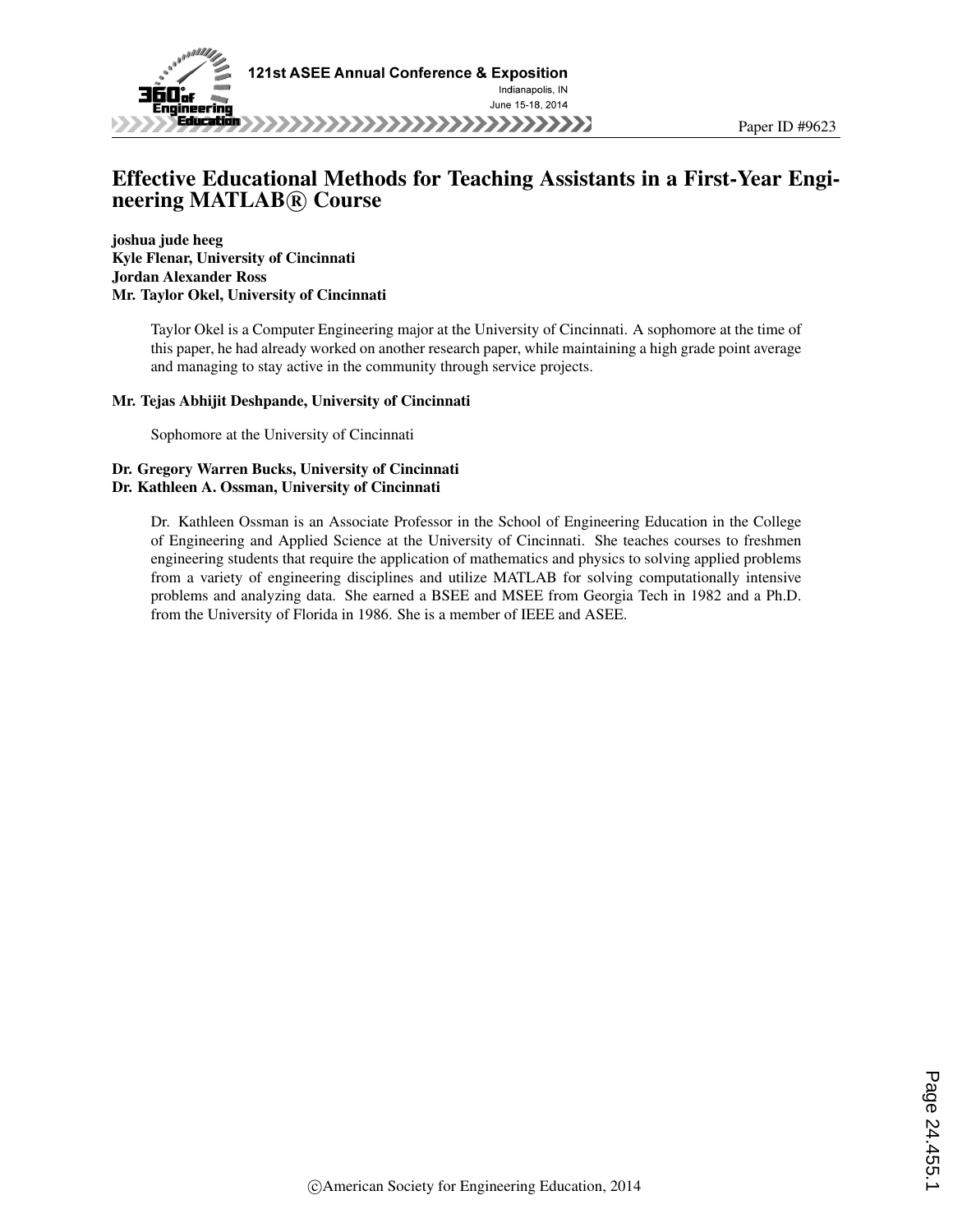# **Effective Educational Methods for Teaching Assistants in a First-Year Engineering MATLAB® Course**

# **Abstract**

At the University of Cincinnati, two courses were introduced during the 2012-2013 school year to provide first-year students with hands-on experience in engineering and form a link between engineering and the required mathematics and science courses**.** These interdisciplinary courses form a two-semester sequence in which students apply fundamental theory from algebra, trigonometry, calculus and physics to relevant engineering applications. MATLAB is introduced as a programming tool to enable students to explore engineering concepts, investigate solutions to complex problems, analyze and present data effectively, and to develop an appreciation for the power and limitations of computing tools.

In an effort to improve the learning of students in the course, three sets of two teaching assistants each (TAs) tested a different educational method in the lab portion of the courses. These methods were identified by the TAs after teaching students for several weeks and analyzing the common pitfalls encountered by the students. In the first method, the TAs focus on complimenting students on their performance and encouraging them to break up the problem into smaller, more manageable steps. This fosters an engineering mindset that hopes to assist the students intimidated by programming or those that struggle with starting the problem. The next method tested involved the TAs asking questions about the coding concepts the students were using to encourage a deeper level of thought and understanding with the assignment. Lastly, the TAs questioned the students on the commands used in the lab activity and provided some initial guidance in starting the code for the assignment.

The effectiveness of the different methods was assessed in two ways. In the first, qualitative data, in the form of observations and informal interviews, were collected by the TAs as they implemented the different methodologies. In the second, quantitative data, in the form of student grades on exams and lab assignments are compared between the experimental groups and a control group. The quantitative data was analyzed to support the results of the qualitative analyses.

# **Background and Motivation**

At the University of Cincinnati, a series of courses called Engineering Models I and II were introduced to help students make the connection between the math and science courses typically taken during the first year to engineering applications. This is done by introducing students to computing, through MATLAB, to allow the students to work on a variety of complex problems. For the purposes of this paper, computing is defined as a combination of computer programming and problem solving.

However, computing, and particularly computer programming, is widely viewed as a difficult topic for many students to grasp.<sup>1,2</sup> As stated by McCracken et al., the average student performance witnessed in their study was even lower than they expected.<sup>1</sup> This issue is exacerbated within the context of the Engineering Models courses due to the additional subject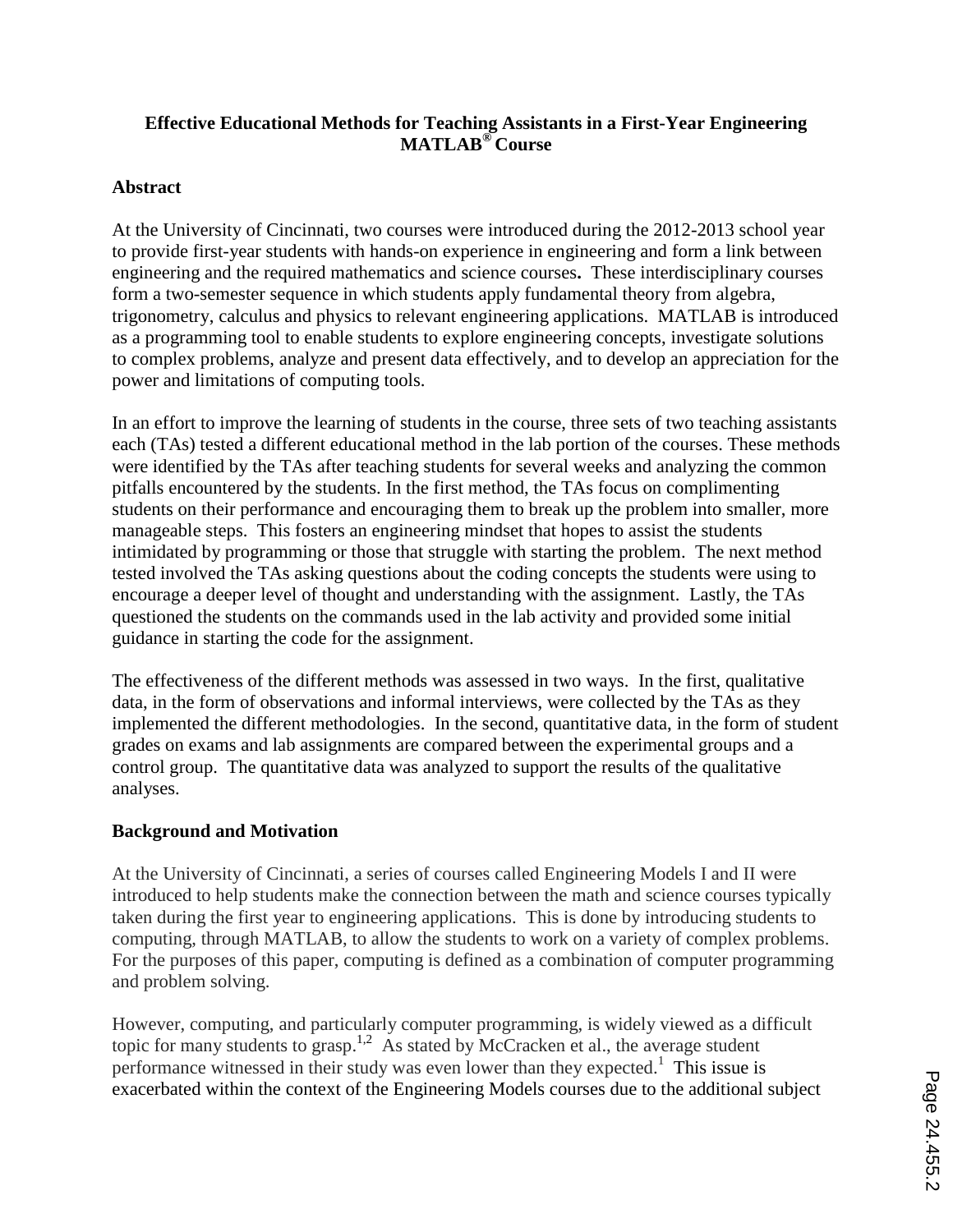matter intended to provide context within engineering, mathematics, and the sciences included in the course. In addition, the Engineering Models I and II courses are predominately taken by first-year students so they are also dealing with the sudden change in school environment. Therefore, methods need to be developed to help students develop an understanding of computing concepts to allow them to focus on the mathematics, science, and engineering content.

The Engineering Models courses consist of a 55 minute lecture and a 120 minute lab each week. The lab activities are designed so that students are given a description of a real-world problem and asked to develop a MATLAB script to solve it. During lab, groups of 10 students sit at a table with one teaching assistant who has taken the class before. The TA stays with this group of students for the whole semester. Many students run into errors while attempting to complete the lab activities and the TAs are the main support for students during lab. Since TAs are integral to helping students understand the material and relate it to practical engineering applications, a group of six TAs decided to explore different teaching techniques to enhance their effectiveness during lab sessions and improve the understanding and performance of their students. Supported by the faculty involved in the delivery of the course, the TAs researched and implemented specific teaching styles with their students and observed the results on the students' performance. The goal of this study is to gain insight into effective methods of presenting new material to students and to mentoring them.

At the beginning of the semester, the TAs associated with the experiment brainstormed a variety of methods to apply to their assigned groups. To do so, the group enumerated the issues beginning programmers experience that a specific method could possibly address. After some research into previous studies, the main issues were decided to be:

- Poor programming practices<sup>1</sup>
- Lack of confidence,  $\overline{I}$  TA-student relationships
- Lack of interest<sup>3</sup>

Within McCracken et al's experiment, a group of students were taught introductory programming techniques, and tested using standardized testing. They expressed concern about "bad programming practices," as well as mentioning an apparent "mathematical anxiety" in some students. The TAs appreciated these concerns and adopted them into the study. First, they differed in type; that is, one dealt with addressing "tangible" issues in the student's logic, the other dealt with improving a student's confidence in a more subtle, "intangible" way. Secondly, of the other concerns discussed by McCracken, these were possible to test given the class structure. For example, the language taught *must* be MATLAB, and therefore could not be changed to Java or similar.

The remaining issues decided upon by the TAs address common concerns seen in classroom settings. The obvious issue in almost every classroom is the students who cannot maintain interest in the subject. At this university, all engineers must take Engineering Models I and II. This means the course is comprised of students from all disciplines including those that are nonprogramming based; therefore, the common mindset among this group is "I do not care; this does not pertain to my major." If a student loses interest, they are less likely to pay attention in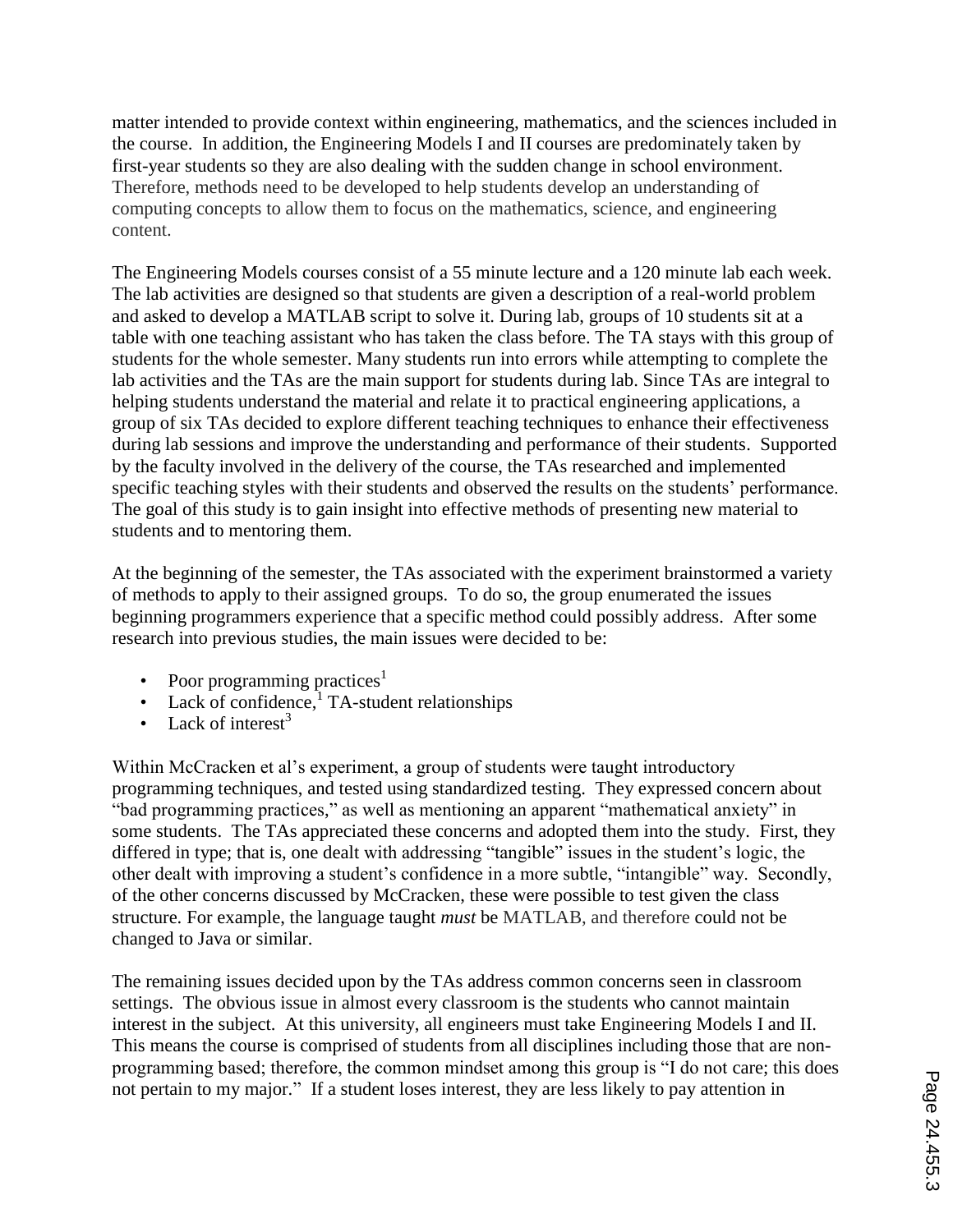lectures, complete assignments thoroughly and on time, etc.<sup>3</sup> Additionally, it was also discussed that students who were either shy or soft-spoken, perhaps even "too cool" to talk to professors and TAs, do not get a chance to voice their difficulties. The idea was brought up to work on TAstudent relationships and try to form friendships to possibly discover these problems. As this was similar to the confidence bolstering issue in the research study, the two issues were combined.

After the issues were compiled, methods were developed to address the issues. These methods, discussed in detail later, are summarized as:

- Freely give compliments to students. Work on camaraderie and be especially careful of harsh criticism.
- Quiz the students about random, pertinent material seen in class, with emphasis given to the troublesome aspects.
- Have energy when teaching or tutoring; give examples of how MATLAB or coding in general can be extremely useful outside of the classroom.

The first method of tutoring is aimed at helping students who struggle with programming by fostering the students' confidence with programing and to teach them how to break coding assignments into easy, manageable portions. The TA gives compliments to students, and, when asked very general questions (i.e. "How do I write a program to simulate a Taylors series?" - a whole assignment), the TA will respond with a question prompting the student to focus on smaller portions of the lab (i.e. "How would you use a for loop to perform a simple series?"). This has been shown to be an effective tutoring method.<sup>4</sup>

In the second method, students are subjected to questions regarding the material they learned that week in lecture and lab. These questions serve to supplement the material they are given, and pose challenges to them that may lead to a better understanding of the material. The questions also sever to remind students of the concepts pertinent to the lab activity. This is a variation of just-in-time teaching that is gaining popularity in engineering education.<sup>5</sup>

The final method for this study is to approach teaching the students about the assigned labs at a high level. Essentially, this is an approach to breakdown the problem at hand and to make the students ask themselves what they need to do to make the code solve the assigned problem. A common way of attacking these sorts of programming challenges is to construct flow charts of the logistics of the program. Flow charts offer an opportunity for novice (and even expert) programmers to plot the logical flow of the program to achieve the desired task. This has been shown to help students in solving programming problems. 6 Specifically, the TA will sit down with the students prior to them beginning their programming assignment and talk about the logical flow of the program. The student would then draw a flow chart detailing how they would solve the task.

In the following sections, feedback from the teaching assistants and performance data from student assignments are analyzed to assess the effectiveness of each method. Some suggestions for training TAs who teach in similar classes are also offered.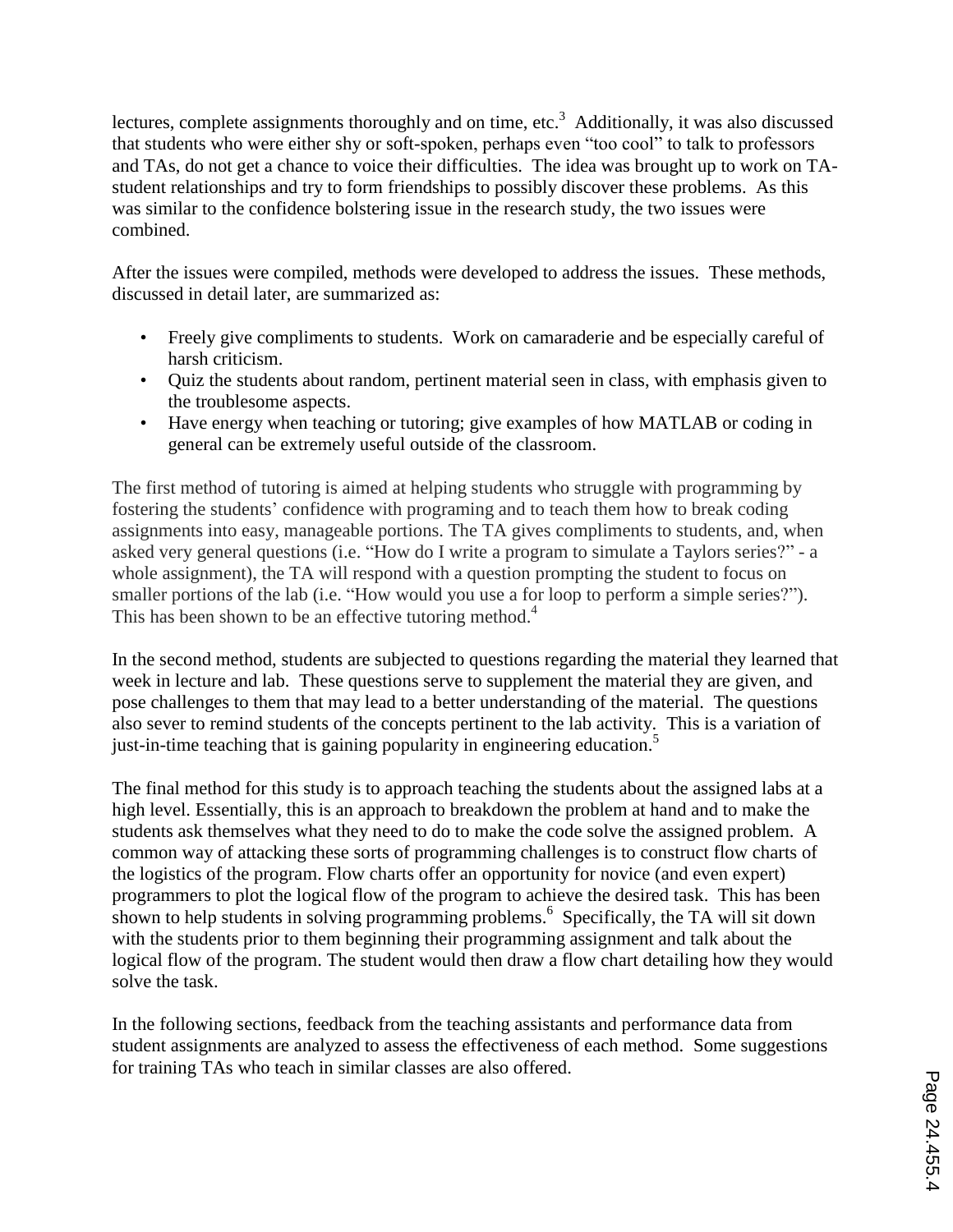### **Data Collection**

The data presented in the following sections includes the scores on course assignments and final course grades for several class sections of Engineering Models I offered in the Fall 2013 semester. The students in the experimental groups (one group per method) consisted of those who were directly impacted by the TAs involved in this study. There were 9 students for method 1, 7 students for method 2, and 9 students for method 3. These students came from two sections taught by the same faculty instructor. The control group consisted of 187 students from three sections taught by a different instructor. The TAs of these students received only the basic training provided to all TAs of the Engineering Models course and were unaware of the teaching methods being implemented by the 6 TAs in the experimental group.

The final data presented is the final percentages achieved by the students in the two sections. These grades take into account the lab assignments (20%), homework assignments (20%), midterm exam (20%), final exam (20%), final project (10%), and attendance/quizzes (10%). Lab assignments are scored out of 50 points, and the data presented is normalized to a percentage of the total available points.

The graphs of student performance for each method below on laboratory assignments and in the overall course were creating using a normalized frequency. The students in the experimental groups were normalized against the other students in their method. The students in the control group were normalized against the control group population. The normalized frequencies were computed as follows:

> $\boldsymbol{N}$  $\overline{R}$  $\overline{T}$

This approach was taken due to the significant difference in the size of the groups. A simple frequency distribution would make it virtually impossible to compare the control and experimental groups. By normalizing the frequency distribution, the scale is adjusted so that the groups can be compared.

In addition to quantitative data, qualitative data was also obtained. Each of the TAs enacting a teaching method recorded observations throughout the semester detailing their thoughts on the method and the affect it had on their students. This data type is important because it addresses factors beyond a sample of student grades, such as attitude and enthusiasm towards course material.

Finally, an end-of-semester, anonymous course survey was administered to students in all 19 sections of the course. The survey asked students to describe their experience with various aspects of the course, and included both Likert scale and open-ended response questions. Of particular interest in this study was a pair of questions addressing the effectiveness of the TAs. Students were asked to state their degree of agreement with the statement "I think that my teaching assistant (TA) for Models I did a good job" on a 5 point Likert scale ranging from Strongly Agree to Strongly Disagree. Students were then given the opportunity through an openended response question to explain their response about their TA. These results are discussed in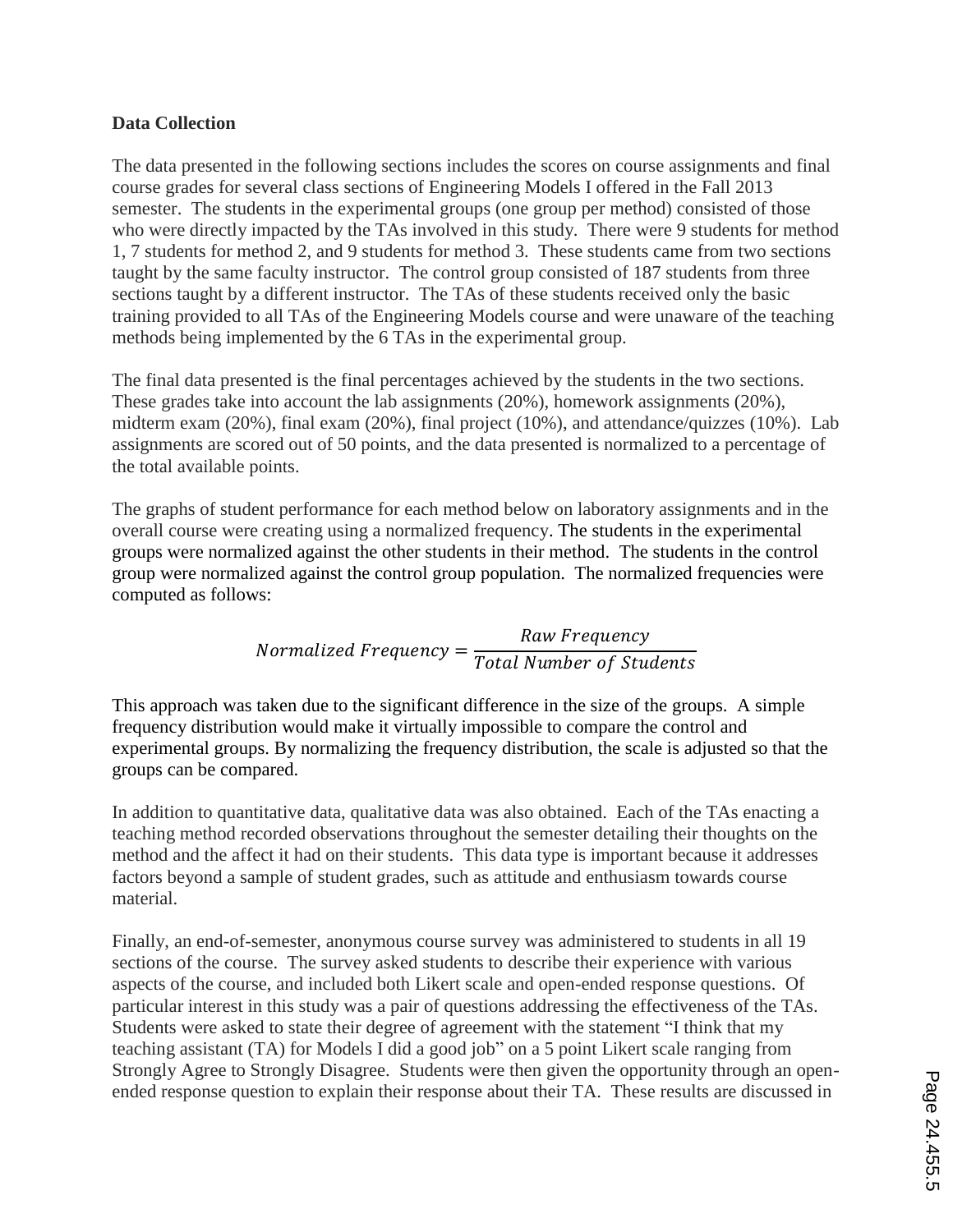each section to show the concerns expressed by the total student enrollment in the course and serve to verify the specific concerns identified by the TAs with their own students.

# **Method 1**

Method 1 consisted of bolstering student confidence by providing compliments throughout the lab period and encouraging students to break down the problems into smaller, more easily managed pieces. What follows are the observations of one of the TAs who implemented this strategy, performance data from the students on lab and homework assignments and on the midterm and final exams, and results of an end-of-semester survey that contained questions relating to the performance of TAs in the class.

# *Qualitative Observations:*

### Observations for week of 10/14/2013:

"With the encouragement, I typically did this anyways as my own way of motivation for the students. This week, I made sure to pay compliments to see everyone's reactions. At one instance, the student was caught off guard and just stared at me. Then I noticed he did have a renewed sense of enthusiasm and had no problem coming to me when he had issues, when typically he waited until he was completely lost to ask me questions. It also was just general reinforcement for the students to show they were going in the proper direction."

### Observations for week of 10/21/2013:

"My group started off pretty well today. One of my students I could tell was very hesitant to start today and while the rest of the group was working away on the first problem, he was sitting on Facebook on his phone and just kept looking around. This student tends to struggle a lot with programming and always has issues figuring out where to start. Today, I really focused on breaking down the project for him.

To do this, I explained that the first table was just to use the formulas provided and learn what an iterative process is (based off the lab's flow chart). His main worry was having to code in Mat lab, so by breaking it down and giving him a good starting point to just understand the concept, he seemed much more confident and started right away. When it came to coding while loops, he was completely off as to how to begin. I kept breaking down the problem into its basic components (initial conditions, a conditional statement/loop, and output) and that kind of helped him out. I made sure to compliment him as he figured it out and it seemed to put him more at ease and more relaxed, because he had previously said he felt stupid (and I'm pretty sure he thought I was judging him which obviously wasn't true). I told him that he was doing great and that I was there to help him.

One student said he was terrible with MATLAB at the beginning of the class. He is basically one of the star students at my table. I told him that he knew that wasn't true and that he was typically one of the first people to finish a lab at the table and he knew most of it on his own. He thought about it and mentioned that he guessed I was right and that he did know more than he thought.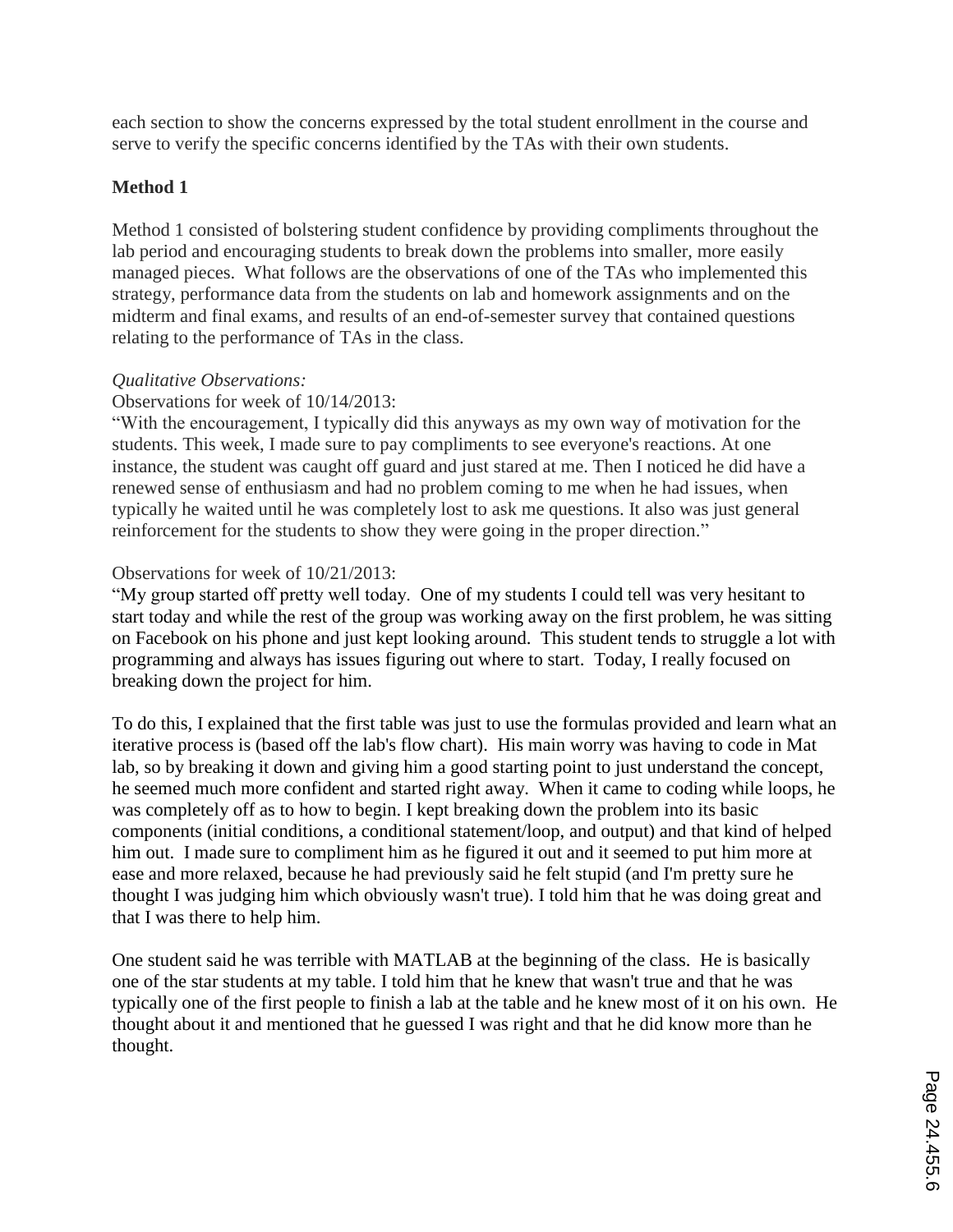I don't have many other examples of specific reactions to the compliments. I made a few to everyone at my table and just tried to maintain a positive atmosphere. I think that's what compliments mostly does - create a positive, friendly atmosphere for learning and increase the student's self-esteem just a bit. "

### Observations for week of 11/11/2013:

"I've been continuing to implement the methods of positive reinforcement and encouragement. I think it's actually been fairly effective, though the continued growth of a relationship with the kids could be a factor.

Nothing has really changed much since past weeks, but I've noticed the group dynamic is improved with me. Almost every week a few people tell me they have no idea where to start. I reminded each of them of what they were able to figure out the week before and how they broke the problem up into a smaller section before beginning. Most are daunted at seeing all of the requirements for an entire script. One student, with a language barrier, now always has me explain the purpose of the lab and the concept behind what each main command does for the lab.

I've also noticed that, in general, positive reinforcement and compliments just puts the student at ease and creates an effective atmosphere for working and also instills just a bit more confidence in them with their work."

### *Quantitative Results:*

The graphs below show the performance of the students in the experimental group for method 1 versus the performance of the control group for both the final course average and the performance on the final 10 laboratory assignments. As can be seen from the overall course average, the students in the experimental section did not perform quite as well as the control group. However, on the laboratory assignments, after the TAs implemented the method in the middle of the semester, the performance of the students in the experimental group improved, eventually overtaking the students in the control group. This lends some credence to the qualitative results expressed above, namely that providing encouragement has helped the students to gain confidence and ultimately improve their performance on the portion of the course directly impacted by the TAs.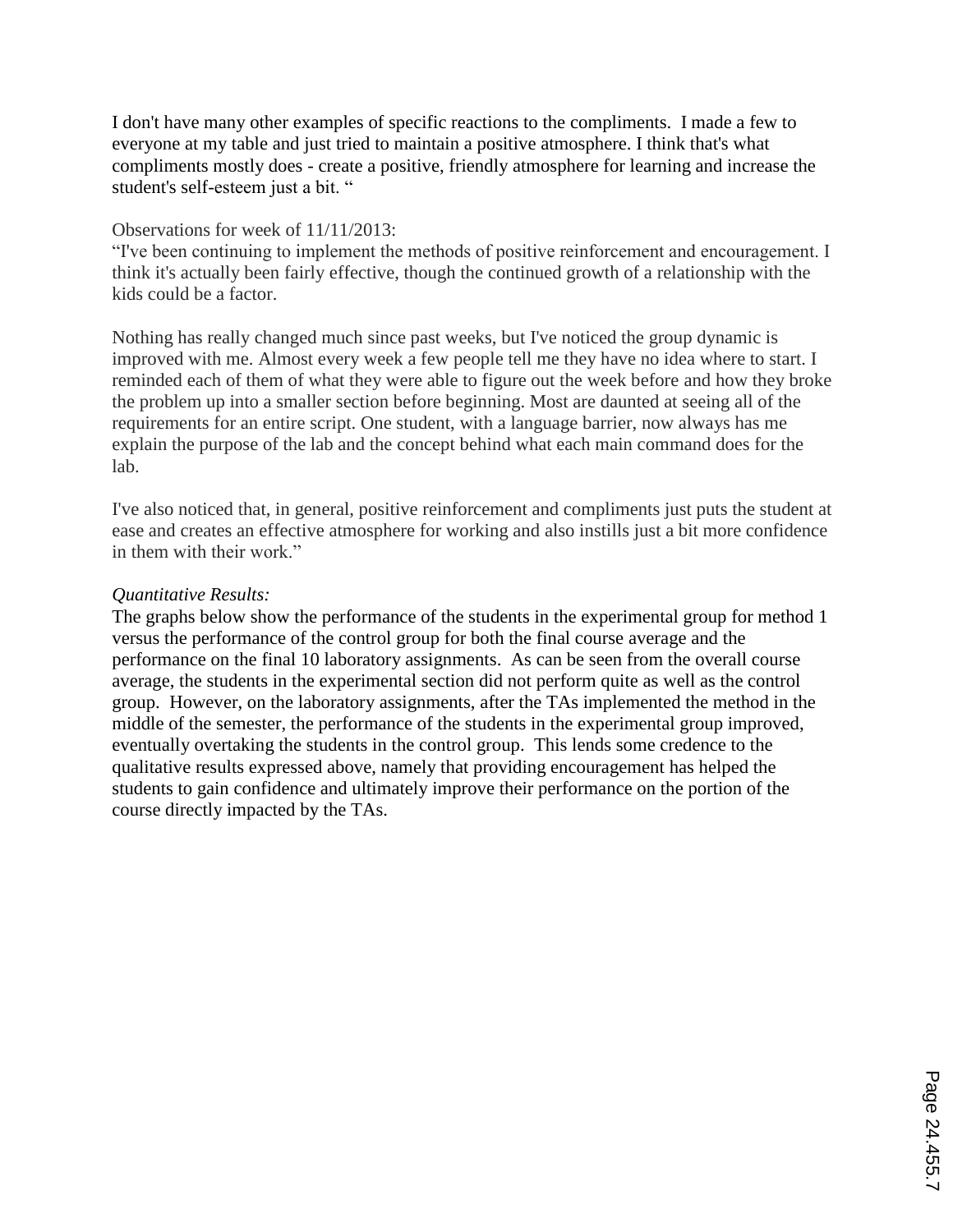

**Figure 1. Normalized histogram of final averages for method 1 study and control groups.**



**Figure 2. Scatter plot of student averages for each laboratory assignment.**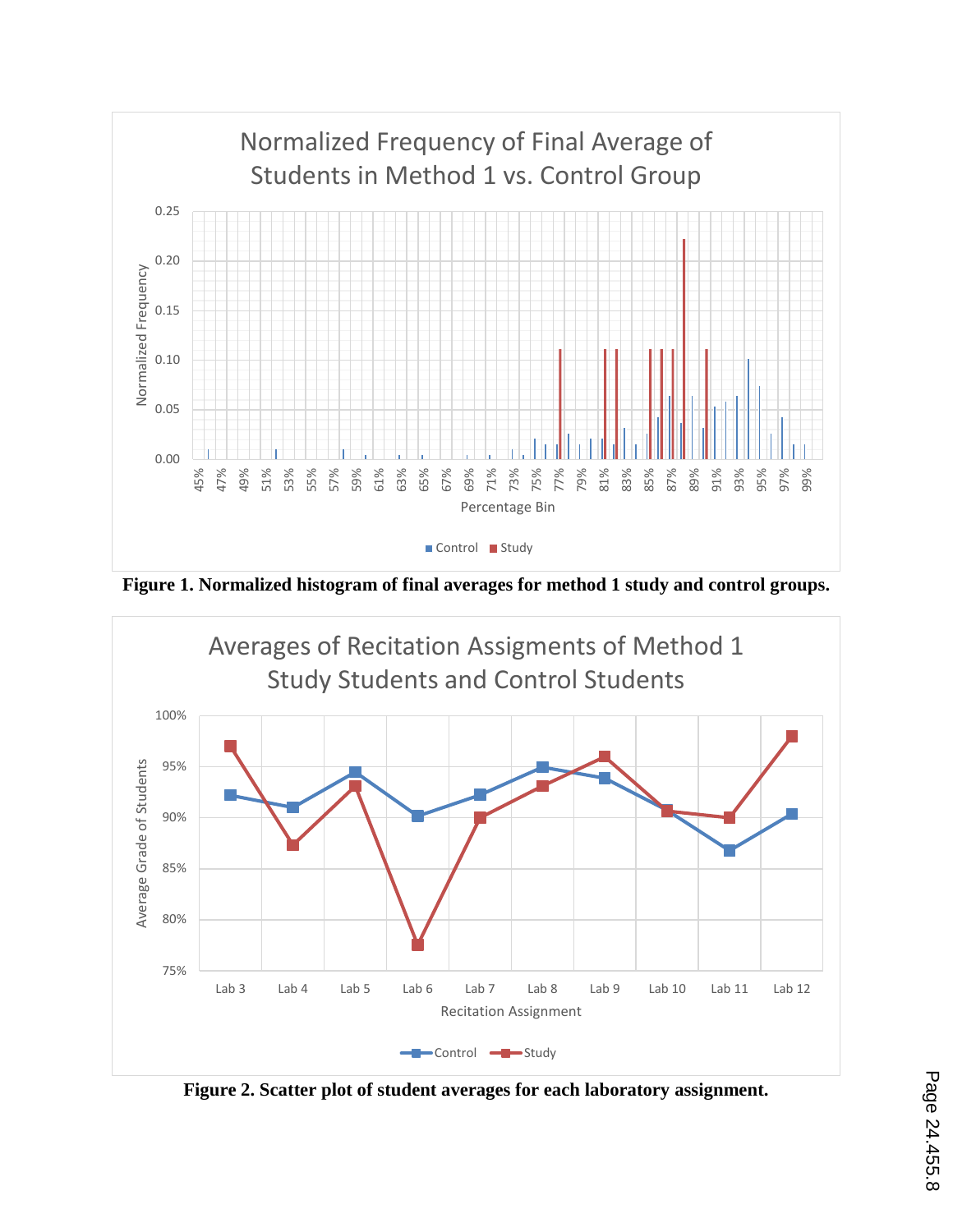### *Conclusions:*

As mentioned earlier, at the end of the course, students completed a survey, which asked the students about different aspects of the course. One of the topics covered on the survey was the performance of the TAs. Most of the responses indicating that the TA did a poor job said the reason for the poor performance was due to the fact that they were unapproachable. Comparing this response of the overall student population enrolled in Engineering Models I to the qualitative data presented above, the bond between the students and the TA improved with the use of the method and the students were be more inclined to ask questions. Encouraging students to break up labs into smaller portions is also a good practice for solving any type of problem, and helped the students to improve their performance on the laboratory assignments.

# **Method 2**

Method 2 consisted of questioning students before and during lab to check for understanding of the pertinent concepts, to pose challenges to them that may lead to a better understanding of the material, and to remind them to the concepts required for completing the lab activity. The following is a short analysis of this method.

### *Qualitative Analysis:*

In a view of improvements of student performance, the TAs utilizing this method noticed a significant increase in both understanding of the material as well as an ability to apply the knowledge on the part of the students.

While the lectures material in the class served to deliver the material, the questions seemed to aid the students in grasping the material. In other words, a student may vaguely "understand" what was told to them in lecture, however they may not fully grasp what each concept puts forth. As they attempt to answer the question, it is obvious that they begin to fully understand why things are formatted in a specific way and how to use it.

Furthermore, the questions provide new methods of thinking about the material, and new tools which they can use to implement them. This aids in the application of the material, which eases the process of practicing it. Ultimately, the practicing is what will have the largest impact on their grasping of the material, so the ability to complete the lab on their own power is significant. Additionally, getting answers to the questions may also prove to increase confidence, so that they may have ideas about the material, and attempt to solve them through trial and error, as opposed to tentatively coding a few (possibly unsuccessful) lines.

In addition, the questions helped the TAs in identify the issues the group or individual students may be having with the material. This gave them the opportunity to tailor discussions with the student to specifically suit their needs. In other words, the questions both seem to improve the student's overall performance, while simultaneously improving the performance of the TAs.

### *Quantitative Analysis:*

At the conclusion of the semester, grades were compiled and compared against class averages. As with the previous method, the weighted overall course average and the performance on laboratory assignments are compared for evidence of potential improvements.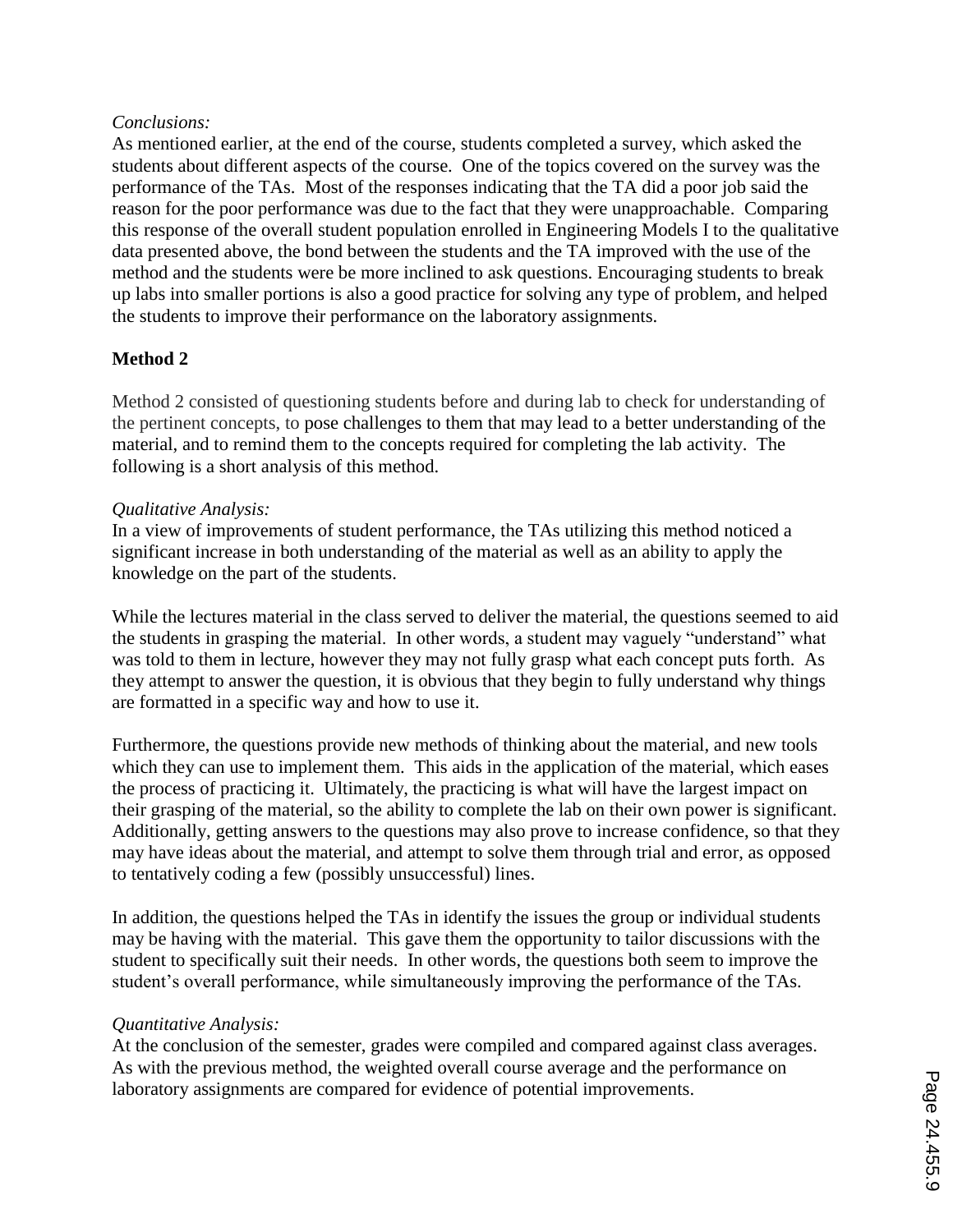For the control group, the students' performed at an average score of 87.27%, with the highest score of 96.8% and the lowest falling at 45.7%. The first observation to be drawn from this is the high average. Implications of such an average can mean large numbers of high scores, as well as the low scores (by normal standards) displaying less comparative comprehension. To be exact, 113 students scored at or above average, 74 scored below average. To put in perspective, Figure 3 shows the number of occurrences of each grade. It seems that the average is pulled down by several lower outliers.

Specifically observing the experimental group, the same trend is seen. The experimental average is an improvement at 89.7%. The trend also mimics that of the class, the majority of students fall above average, while lower outliers draw the average down. For the students who managed to score above average, it seems that the score tends to be highly above average, with one score tied for the highest in the class.



**Figure 3. Normalized histogram of final averages for Method 2 study and control groups.**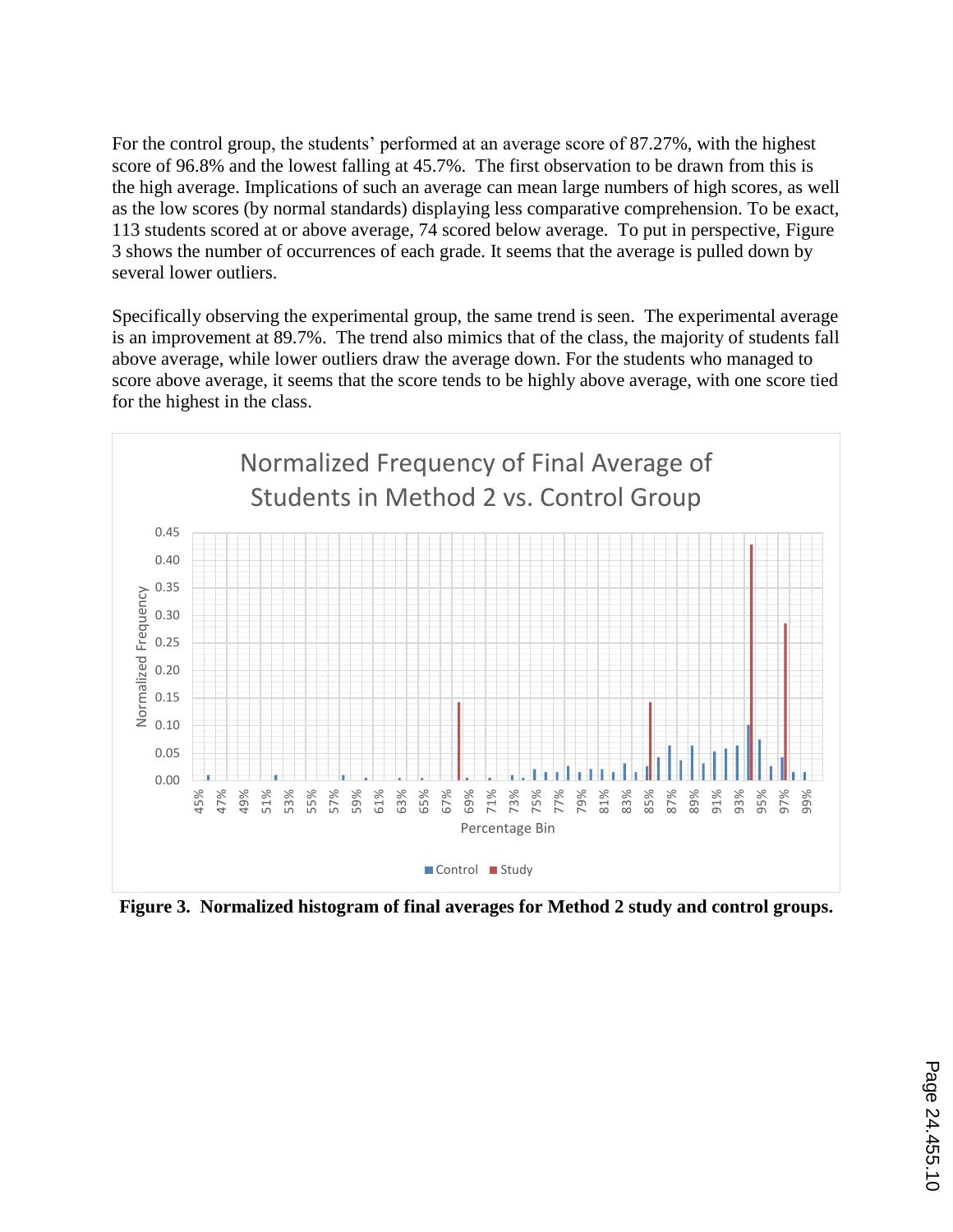

**Figure 4. Scatter plot of student averages for each laboratory assignment.**

It seems there was a slight improvement on class average. However, it also appears that such improvements are a fallacy. The average was very similar, yet the trends were remarkably mirrored. Overall, the conclusion drawn from the first part of analysis is that there is no change in overall performance, as the experimental average did not far exceed that of the class'; in addition, both averages seem to be dependent on the lowest score.

### *Conclusions:*

In this experiment, students were subjected to questions pertaining to the material studied at the given week of recitation. In doing so, it was hypothesized that the student's scores would improve in respect to the scores of the other students. After collecting results, it appears that the hypothesis was refuted; experimental scores and class scores were approximately even.

However, there still may be benefits to be found in the methodology. As stated in the qualitative analysis of the approach, it was observed that the students seemed to identify and resolve issues in the logic they had with the course's subject matter. Additionally, it provides a method for the teacher to discover issues students may have, and be able to remedy the situation in an efficient manner.

Therefore, while this pedagogy does not seem to produce the desired results, as a teaching method it still seems a viable tool for instructors to evaluate the student's current performances.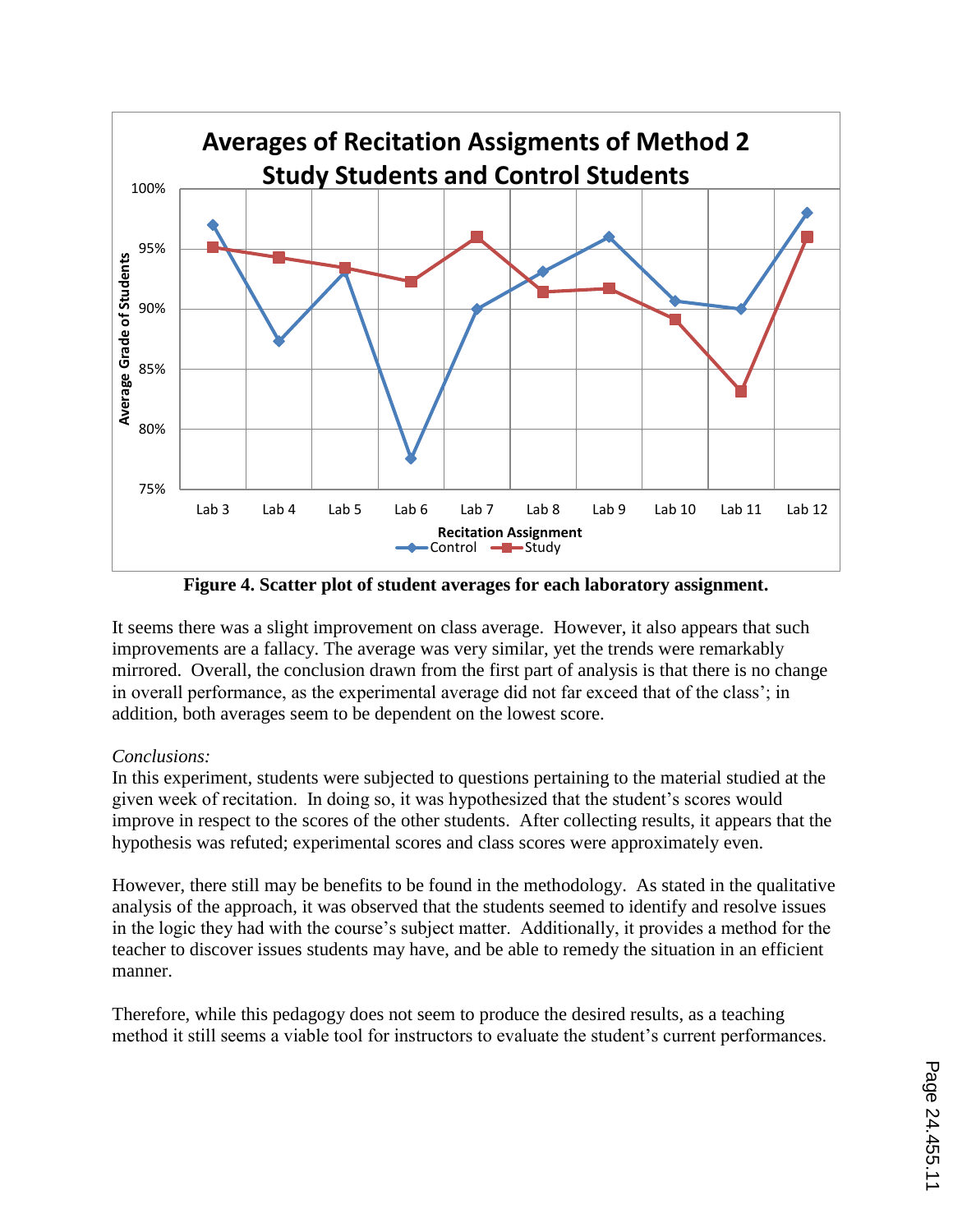# **Method 3**

The use of flowcharts in sequential programming has been a popular tool for many years. Method three was designed to bring in the flowchart concepts in order to aid the students being studied to better understand the code they were writing. The original plan was to go over a highlevel flow chart of what the program was supposed to do as a group before they began coding. This worked for many of the students, though as the semester progressed, many of the students would begin working on the assignments, and even possibly complete them, prior to the start of the recitation. The method was adapted for these students to have each student, before they left recitation, sit down with the TA and go through his/her code. In doing so the TA in charge of this study would have the student explain what there code was doing at a high-level, instead of a statement by statement basis. The point of the exercise was for the student to begin to understand the logical flow of what the program was doing.

# *Results:*

After the conclusion of the semester the grades for the nine students were retrieved and were average according to the grading scale laid out by the syllabus. These averages were then compared to a set of 187 averages from a controlled group of students that did not take part in any of the methods discussed in this paper. The results for method 3 can be seen in the following graphs.



**Figure 5. Normalized histogram of final averages for Method 3 study and control groups.**

The average of the 187 controlled students was then calculated for their overall average as well as for the 9 students whom were a part of the study. The averages were 87.18% and 83.73%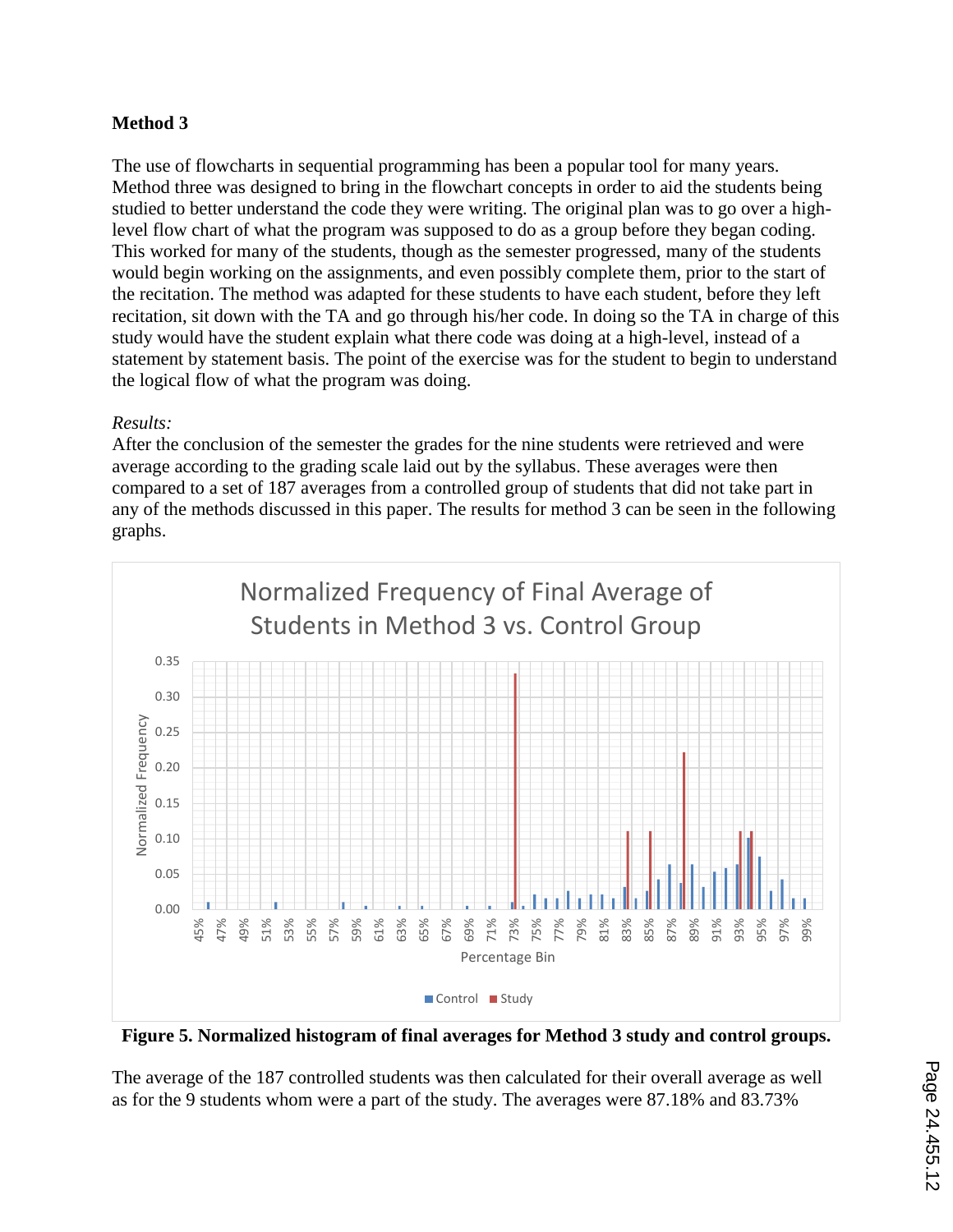respectively. These two averages are fairly close to one another, which suggest that no real conclusions of whether the method was successful or not.

While conducting this method on the group of nine students, some qualitative observations were made by the TAs. It was observed that there were three distinct groups of student behavior observed over the duration of the method. The first group (two students in size) consisted of the students who understood programming and improved over the semester by needing diminishing amounts of help. The second group (five students in size) was comprised of students who had no prior understanding of programming but over the course of the semester seemed to need less help understanding the fundamentals. This group however still had questions pertaining to MATLAB specific issues, such as misuse of certain commands and syntax. The last two students had no prior understanding of programming and still did not grasp the high level concepts by the end of the course.

Along with these qualitative measurements it is interesting to note the progression of the laboratory assignment grades as the semester went on. The average grade for the lab assignment was calculated for each assignment for both the 9 students being studied and the 187 students who were not. The graph below shows the results.



**Figure 6. Scatter plot of student averages for each laboratory assignment**

# *Conclusion:*

From the above chart is can been seen that as the semester progressed so did the majority of the students who were exposed to this method. This suggests that after a few initial weeks of reviewing the code that the students understood how to solve the assignment correctly.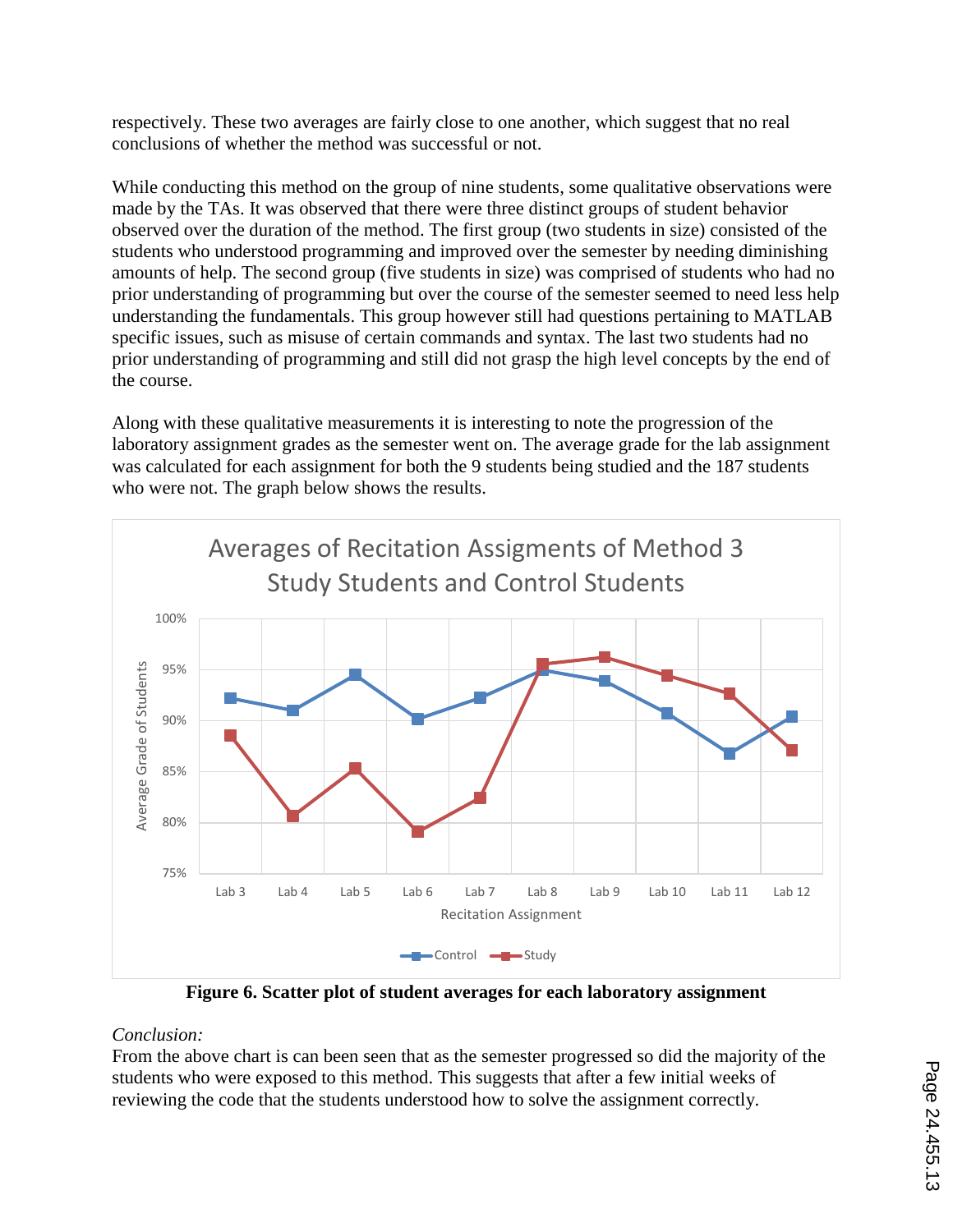It was noticed qualitatively that quizzing students on the purpose of their code is a great method for students with an average and above skills at computing. These students will gain a deeper understanding of computing and will perform better. However, students below average would often get more confused when pressed with harder questions and these questions where not a benefit to them.

### **Discussion**

Even though the quantitative data did not show much benefit to the use of these different methods, all of the TAs involved agree that the use of these methods aided the students in learning the material, in accomplishing the lab assignments, and in improving the interactions between the TA and student. As mentioned previously, one of the issues the students identified in the course survey was that many of the TAs seemed distant and it was difficult for the students to talk to them and ask questions. By purposely interacting with the students, either through questioning, guiding, or complimenting, the students felt more comfortable voicing their problems and asking the TA for help, which ultimately, allowed for the TAs to provide better help on the assignments and in clarifying misunderstandings.

One thing that many of the TAs noticed was that it was difficult to stick to the method assigned. What generally happened was that in order to help the students do well, TAs ended up using some of the other methods as well. As an example, although the method assigned to one of the TAs was Method 2, sometimes when the students had a harder time trying to understand an abstract concept or a difficult problem, the TA complimented them on every bit of progress they showed in order to motivate them to understand it better.

Although the analysis above shows the relative effectiveness of separate methods, it would be better to for future TAs to focus not just on one methods but ask them to mix and match these methods based on the situation. Sometimes all a student needs is a bit of confidence in order to complete an assignment whereas other students may need more help in understanding how to structure a problem. The best method for a TA to use is to be aware of multiple techniques and to select the methods that work best for different students and in different situations.

# **Summary**

In order to improve the learning of students, a group of TAs in a first-year engineering course decided to explore different methods of helping students. Three methods were used through the second half of the course, which involved encouraging students through compliments and helping them break problems into smaller pieces, asking questions throughout the course of the lab period to help students refine their understanding, and taking time at the beginning of the lab period to work with the students in outlining the overall structure of the problem they were trying to solve. Overall, these methods did not have a significant impact on the scores of the students on assignments within the course, but from a qualitatively perspective, all of the TAs involved agreed that the methods did help their own interactions with the students and that the students appeared to make improvements throughout the semester. However, it is hypothesized that in